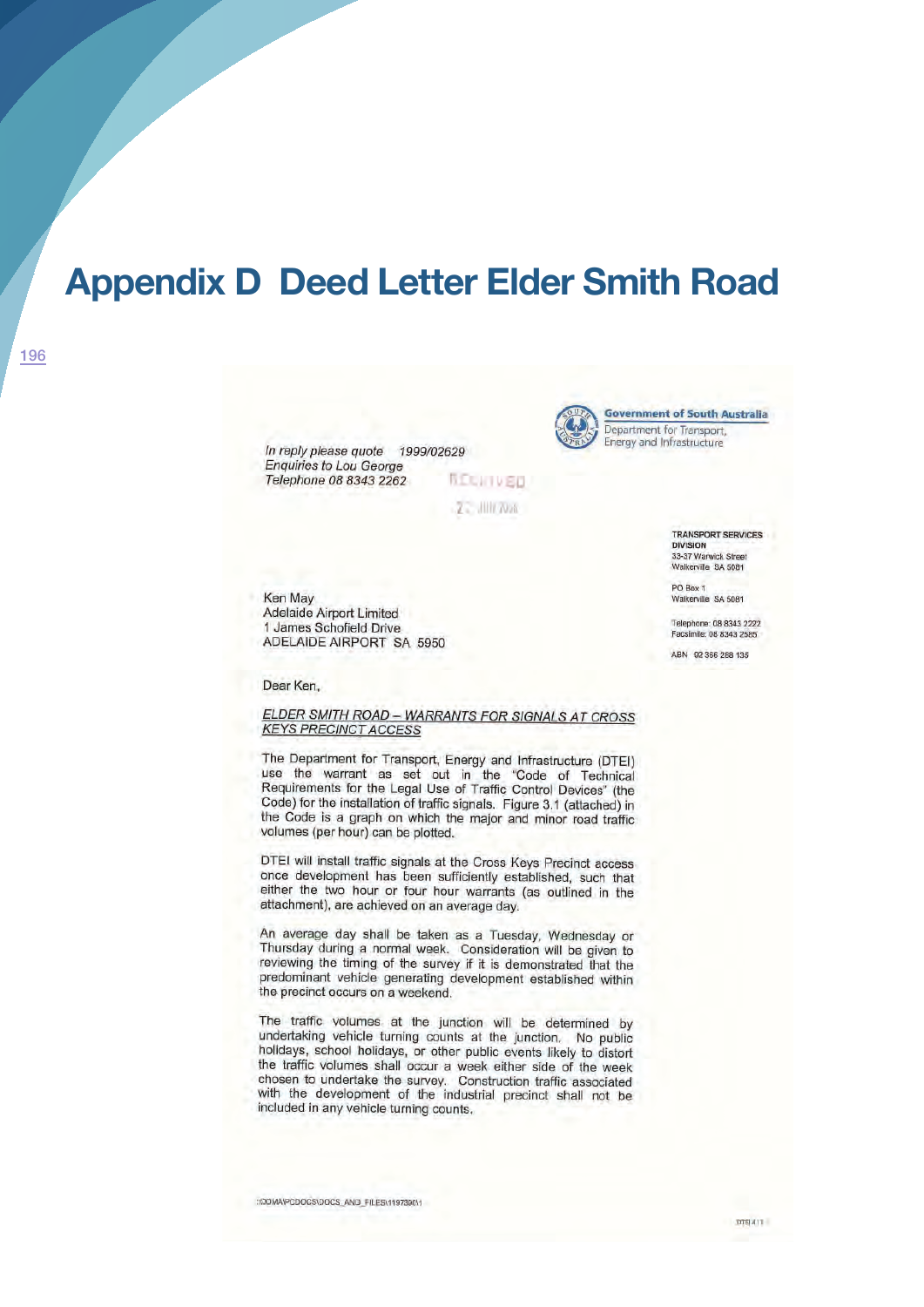197

PAL should advise DTEI when they consider the traffic warrant has been met, at which time DTEI will undertake its own traffic counts to confirm the information provided by PAL.

If the data does not support the information provided by PAL, DTEI will not resurvey the junction for at least another six months.

DTEI will install the signals within 24 months of agreement that the traffic signal warrant has been met. To minimise this time, and demonstrate our good intentions, we are proposing to install conduiting for the signals a initial construction of Elder Smith Road.

DTEI will monitor the operation of the junction in the same way as it does other road junctions within the metropolitan area which fall under its care and control.

Yours sincerely,

geage 'oa Lou George Director Projects Directorate

19 June 2006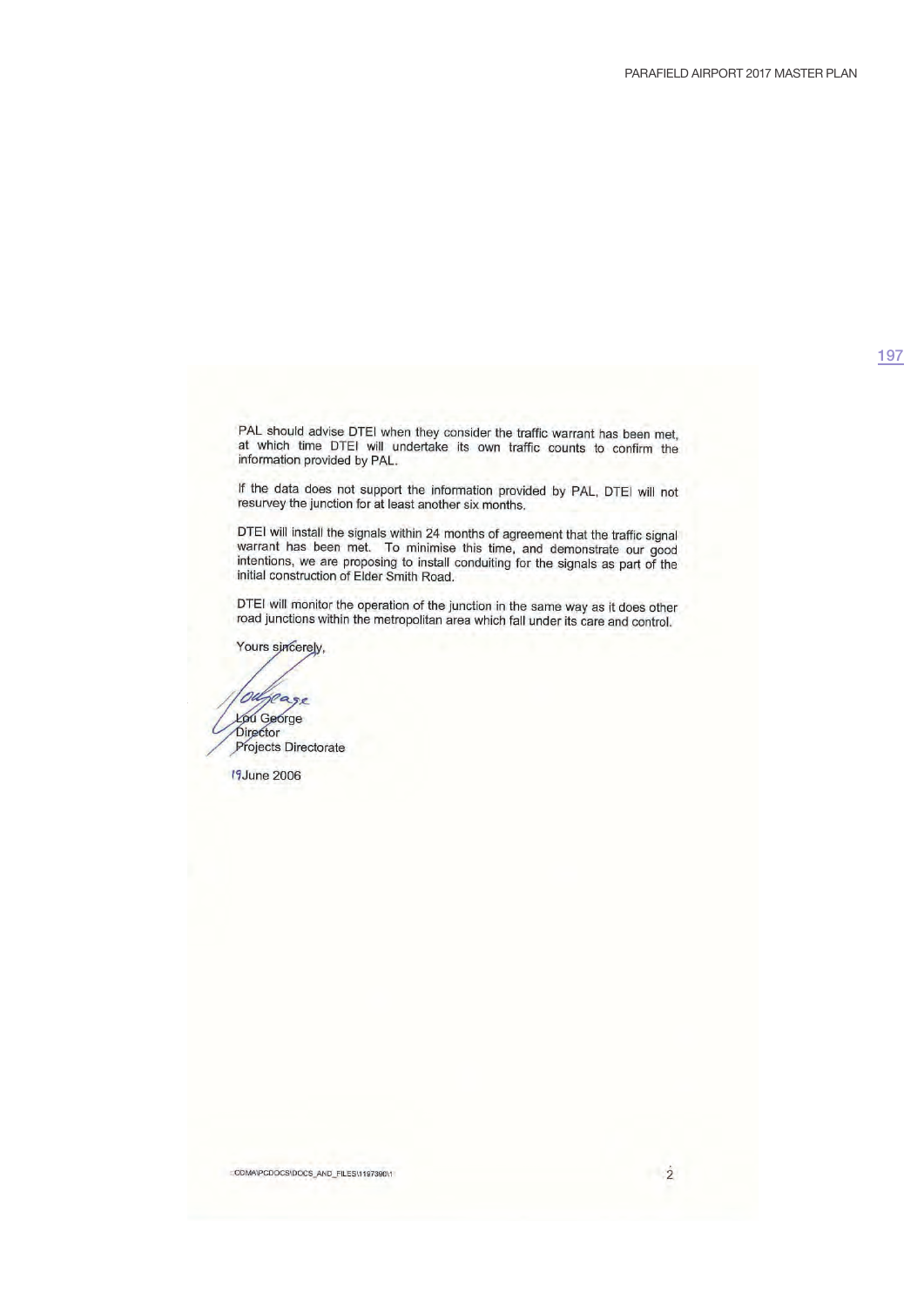#### D Section 3: Traffic signals

## 3.1 Intersection signals

The design, installation and operating procedures of traffic signals at intersections or junctions must conform to the requirements contained in AS 1742.

The installation of traffic signals at an intersection or Tintersection is not normally justified unless the plotted points. representing the vehicles per hour on both approaches of the major road (movements A) and the corresponding vehicles per hour on the higher volume minor road approach (movements B). are located:

- (a) above the broken line in Figure 3.1 for each of any four one-hour period on an average day; or
- (b) above the unbroken line in Figure  $3.1 -$  for each of any two one-hour period on an average day.

The components of traffic flow to be used when determining the values for movements A and B are shown in Figures 3.1. Left turning vehicles are not to be included unless special circumstances exist.



December 1999

 $\mathcal{L}$ 

Code of Technical Requirements for the Legal use of Traffic Control Devices